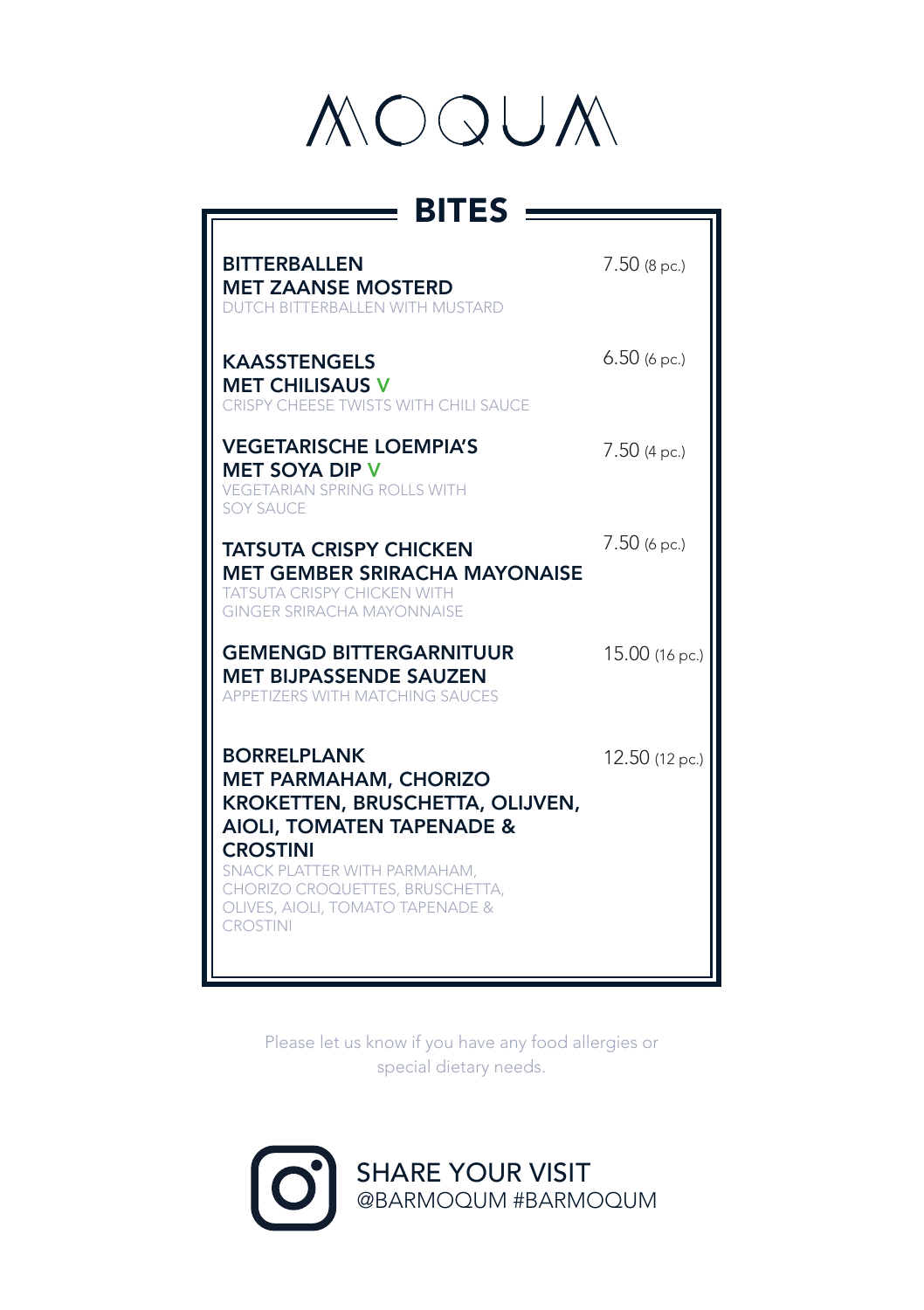#### - COFFEE & TEA -

#### - SOFT DRINKS -

| LUNGO                                           | 3.25 | COCA COLA                 | 3.25          |
|-------------------------------------------------|------|---------------------------|---------------|
| <b>ESPRESSO</b>                                 | 3.25 | COCA COLA LIGHT           | 3.25          |
| <b>DOPPIO</b>                                   | 4.25 | COCA COLA ZERO            | 3.25          |
| <b>CAPPUCCINO</b>                               | 3.75 | <b>FANTA</b>              | 3.25          |
| LATTE MACCHIATO                                 | 4.5  | <b>SPRITE</b>             | 3.25          |
| <b>ESPRESSO MACCHIATO</b>                       | 3.75 | CASSIS                    | 3.25          |
| <b>SELECTION OF VALLEY TEAS</b>                 | 3.25 | <b>FUZE TEA</b>           | 3.25          |
| FRESH MINT TEA                                  | 3.75 | <b>FUZE TEA GREEN</b>     | 3.25          |
| <b>FRESH GINGER TEA</b>                         | 3.75 | <b>APPLE JUICE</b>        | $3.5^{\circ}$ |
|                                                 |      | <b>TOMATO JUICE</b>       | 3.25          |
| - JUICES -                                      |      | THOMAS HENRY BITTER LEMON | 3.25          |
|                                                 |      | THOMAS HENRY GINGER ALE   | 3.75          |
| <b>FRESH ORANGE JUICE</b>                       | 4.25 | THOMAS HENRY GINGER BEER  | 3.75          |
| JUICES:                                         | 3.75 |                           |               |
| PINEAPPLE, CRANBERRY OR<br><b>COCONUT WATER</b> |      | - TONICS -                |               |
|                                                 |      | TUON 44 C LIFNIDV TONUC   | $\Omega$      |

#### - WATER -

| <b>SPA BLAUW</b>                    | 3.25 |
|-------------------------------------|------|
| SPA ROOD                            | 3.25 |
| PELLEGRINO / ACQUA PANNA 0,75L 6.25 |      |

THOMAS HENRY TONIC 3.25 THOMAS HENRY BOTANICAL 3.25 THOMAS HENRY CHERRY BLOSSOM 3.25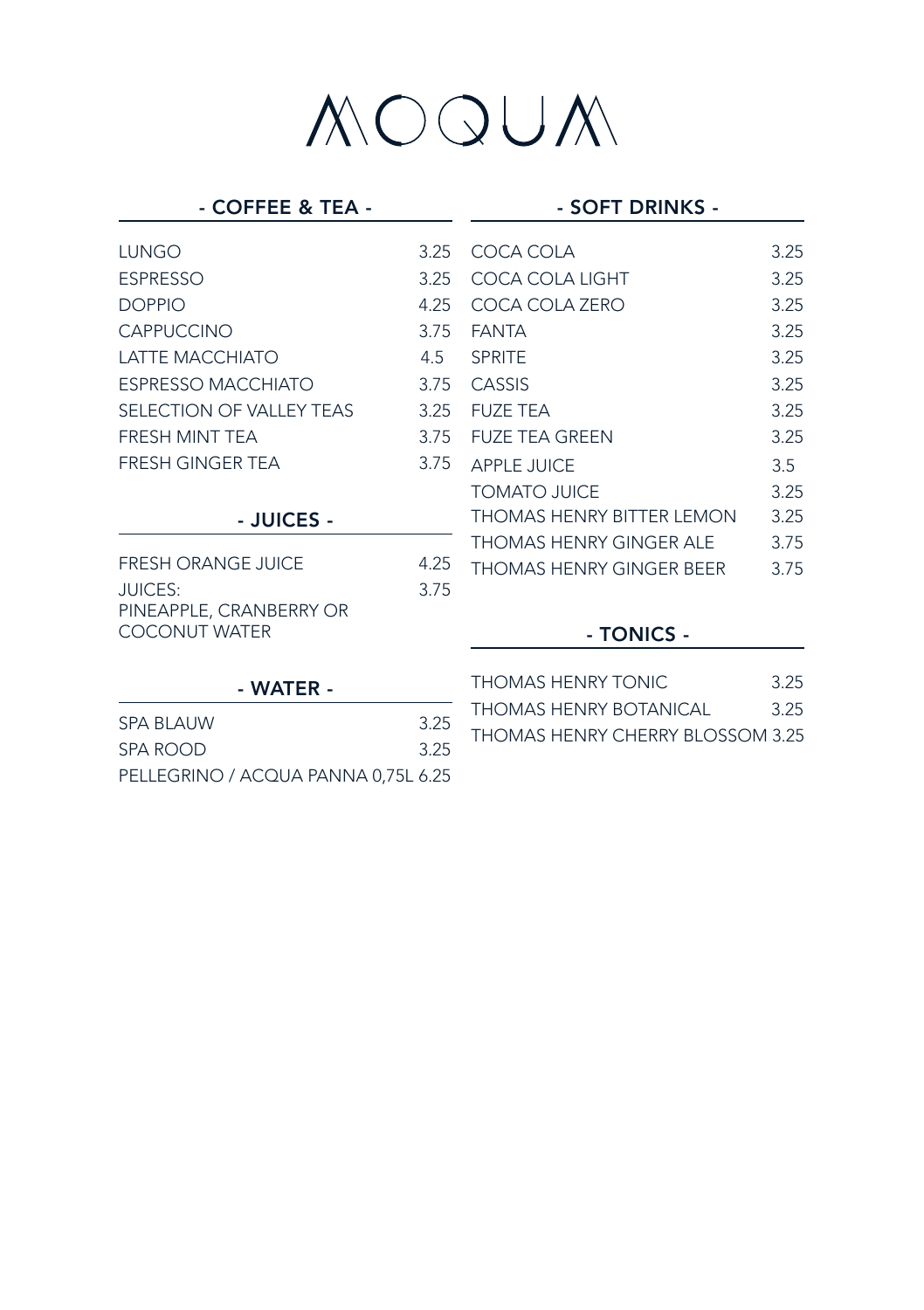### $OQUX$

#### - MOQUM'S COCKTAILS -

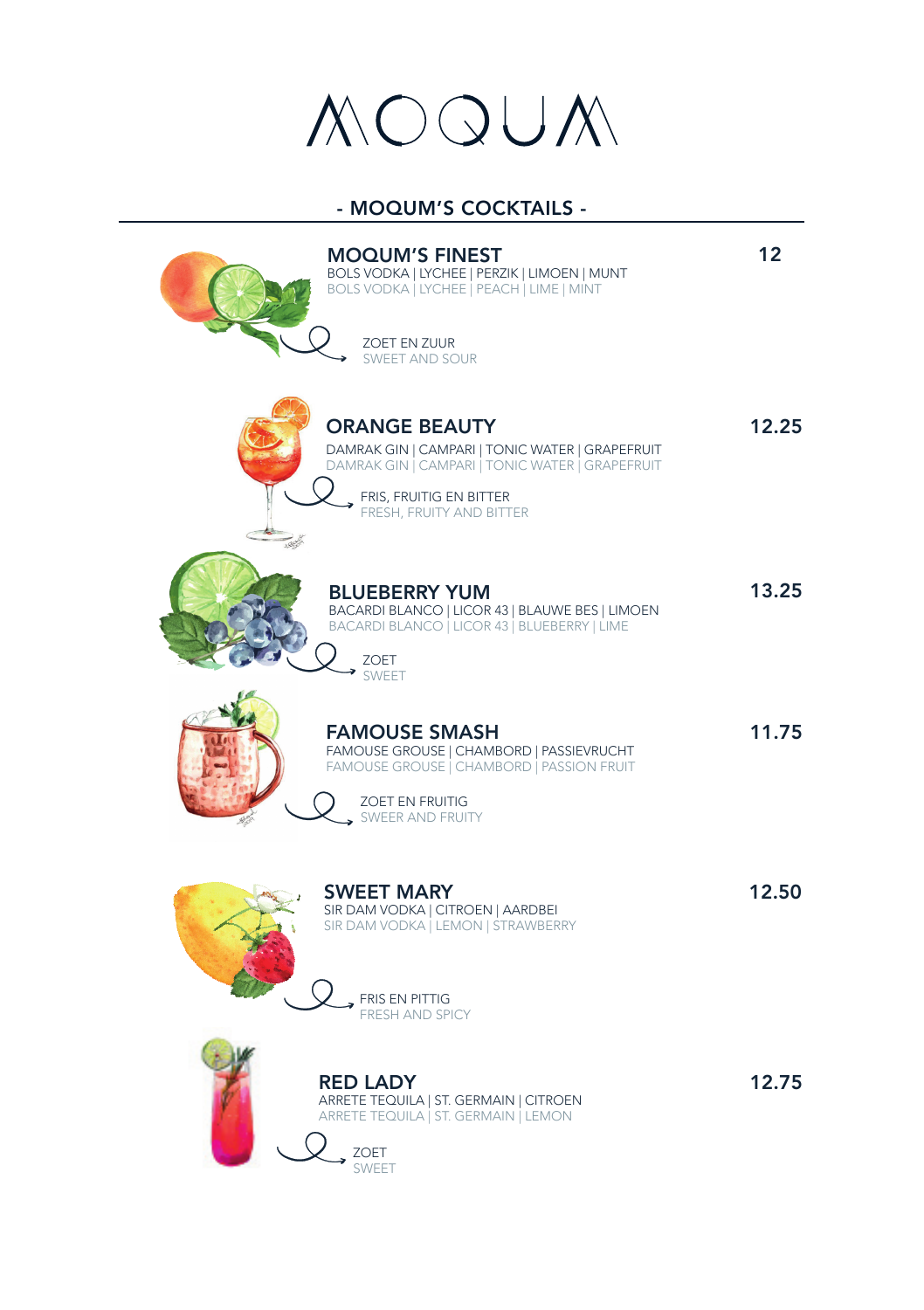#### - MOQUM G&T SELECTION -

| DAMRAK AMSTERDAM GIN & THOMAS HENRY TONIC<br>ORANGE                               | 9                        |
|-----------------------------------------------------------------------------------|--------------------------|
| <b>BOBBY'S &amp; THOMAS HENRY TONIC</b><br>ORANGE   CLOVES                        | 12                       |
| NOLET'S DRY GIN & THOMAS HENRY BOTANICAL<br>RASPBERRY   BLACKBERRY                | 12                       |
| <b>MONKEY 47 &amp; THOMAS HENRY TONIC</b><br><b>THYME   ROSEMARY</b>              | 11                       |
| <b>HENDRICK'S &amp; THOMAS HENRY BOTANICAL</b><br><b>CUCUMBER</b>                 | 11                       |
| <b>ISLE OF HARRIS &amp; THOMAS HENRY TONIC</b><br><b>GRAPEFRUIT   BELL PEPPER</b> | 12                       |
| <b>TANQUERAY &amp; THOMAS HENRY TONIC</b><br>LIME   ROSEMARY                      | 11                       |
| <b>BOMBAY SAPPHIRE &amp; THOMAS HENRY TONIC</b><br><b>I IMF</b>                   | 10 <sup>1</sup>          |
| <b>COPPERHEAD &amp; THOMAS HENRY TONIC</b><br>ORANGE                              | 14                       |
| - MOQUM SPRITZERS -                                                               |                          |
| <b>LIMONCELLO</b><br>LIQOR <sub>43</sub><br>ST GERMAIN ELDERFLOWER<br>APEROL      | 7.5<br>8.5<br>8.5<br>7.5 |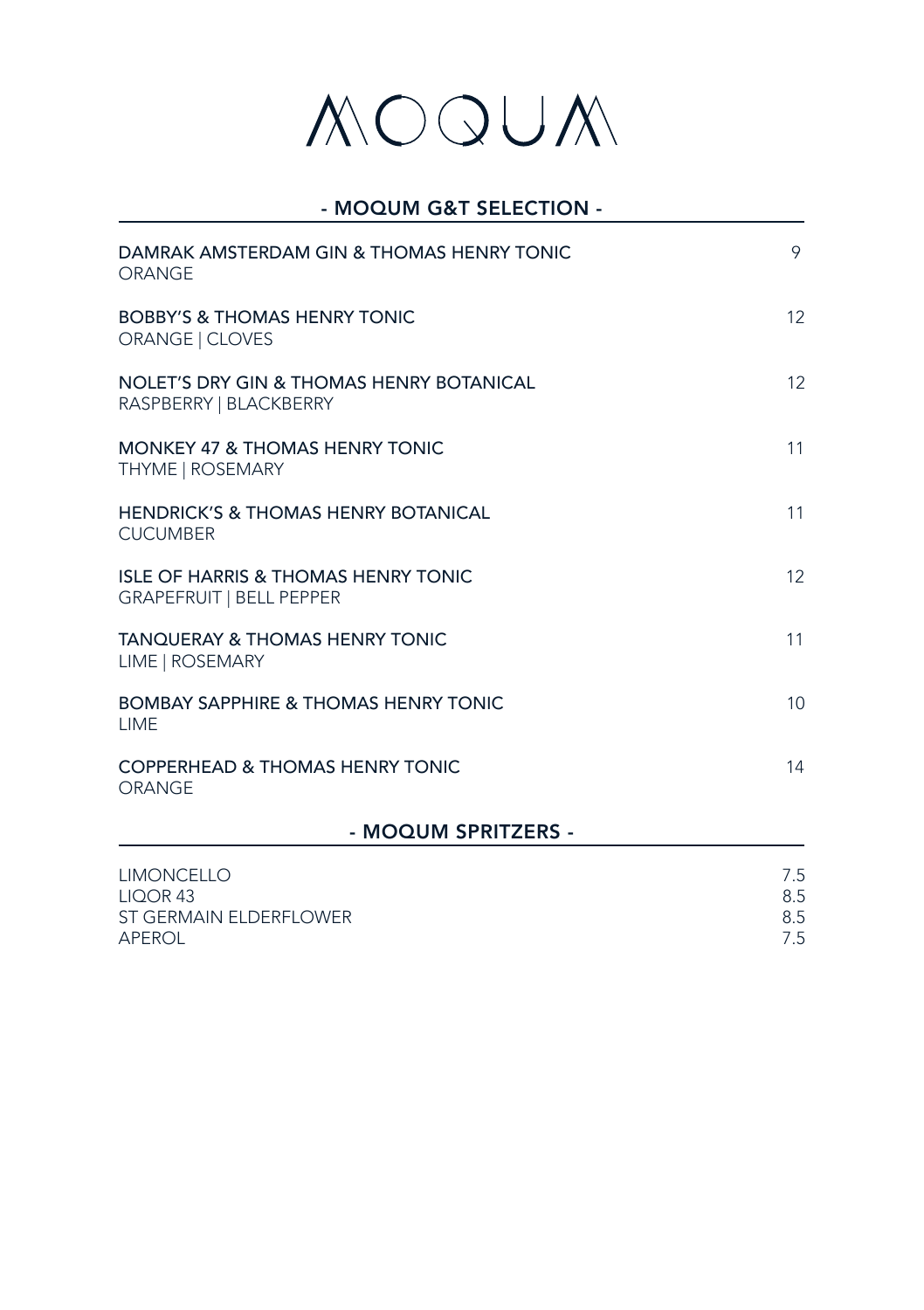#### - BEER -

| <b>DRAFT BEERS</b><br><b>SWINCKELS PILSNER</b><br><b>WEIHENSTEPHANER WEIZEN</b><br><b>CORNET OAKED BLOND</b>                                                                                                                                             | $0.25L$   $0.5L$<br>3.50<br>- 7<br>4.75   9.25<br>$5.75$   11.5       |
|----------------------------------------------------------------------------------------------------------------------------------------------------------------------------------------------------------------------------------------------------------|-----------------------------------------------------------------------|
| <b>BOTTLED</b><br><b>CORONA</b><br><b>BAVARIA RADLER LEMON 2,0%</b><br>LA TRAPPE WIT<br><b>LA TRAPPE BLOND</b><br>LA TRAPPE DUBBEL<br>LA TRAPPE TRIPEL<br>LA TRAPPE QUADRUPEL<br><b>BROUWERLI 'T IJ IJWIT</b><br><b>LOWLANDER IPA</b><br><b>RODEBACH</b> | 6<br>4.25<br>5.5<br>5.25<br>5.25<br>5.5<br>5.5<br>5.25<br>5.25<br>4.5 |
| NON-ALCOHOLIC<br>SWINKELS 0%<br><b>BAVARIA 0% WHITE</b>                                                                                                                                                                                                  | 4.25<br>3.75                                                          |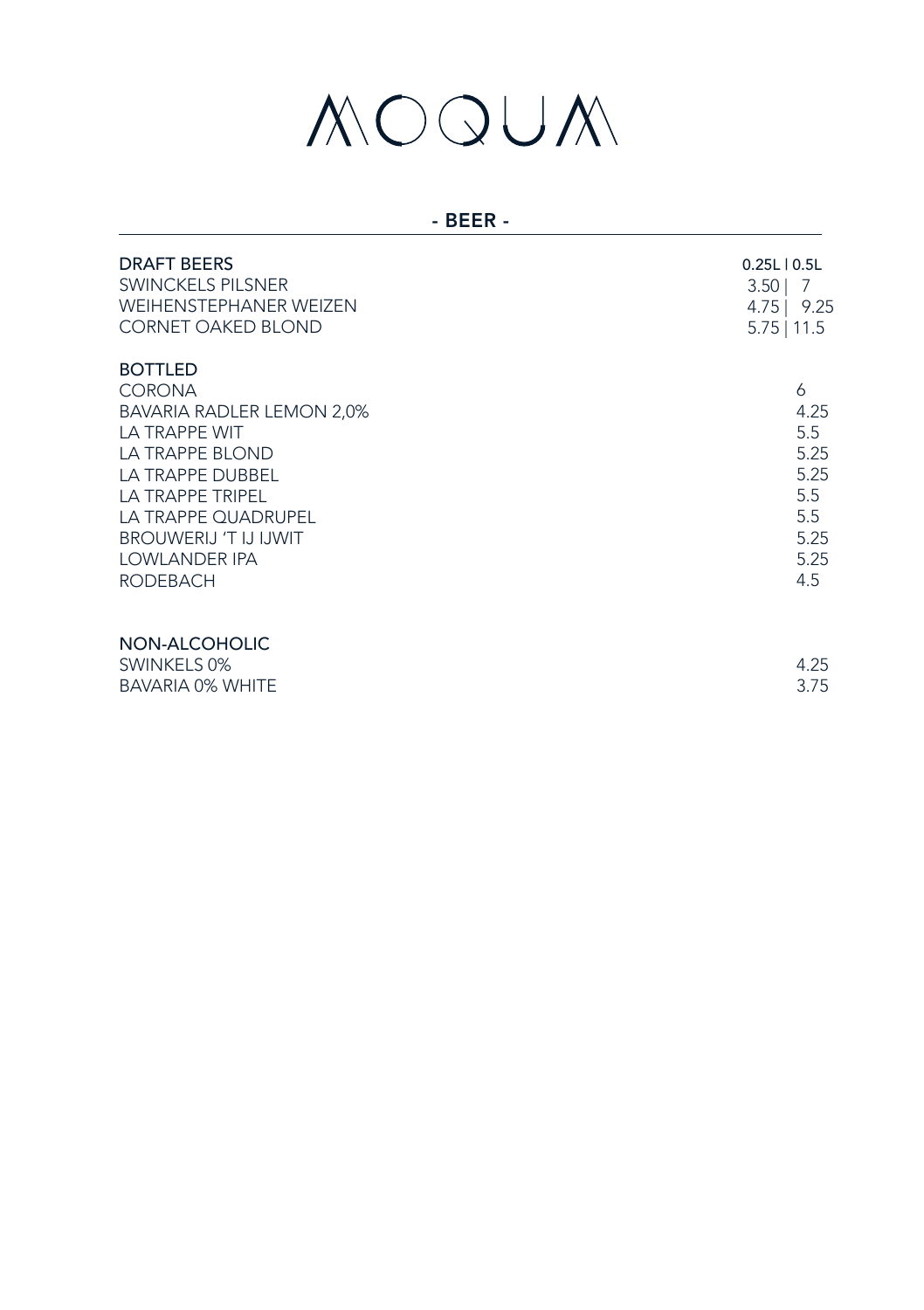#### - WHISKY SCOTTISH -

| THE FAMOUS GROUSE               | 6.5  |
|---------------------------------|------|
| THE FAMOUSE GROUSE BOURBON CASK |      |
| <b>MONKEY SHOULDER</b>          | 10.5 |
| <b>HIGHLAND PARK 12Y</b>        | 9.5  |
| THE BALVENIE 12Y DOUBLE WOOD    | 12.5 |
| <b>GLENFIDDICH 12Y</b>          | 11.5 |
| <b>MACALLAN DOUBLE CASK 12Y</b> | 12.5 |
| <b>GLENFIDDICH 18Y</b>          | 215  |

#### - WHISKEY IRISH -

| <b>TULLAMORE D.E.W</b>                    |             | 6.5        |
|-------------------------------------------|-------------|------------|
|                                           | - BOURBON - |            |
| <b>WOODFORD RESERVE</b><br><b>BULLIET</b> |             | 7.5<br>6.5 |

#### - COGNAC -

| REMY MARTIN VSOP              | 6.5  |
|-------------------------------|------|
| REMY MARTIN XO                | 24.5 |
| REMY MARTIN 1738 ACCORD ROYAL | 15   |
|                               |      |

#### - GENEVER -

| <b>BOLS GENEVER</b><br><b>BOLS JONGE JENEVER</b><br><b>BOLS BARREL AGED</b><br><b>BOLS KORENWIJN</b> | 4.5<br>3.75<br>5.25<br>4 |
|------------------------------------------------------------------------------------------------------|--------------------------|
| - PORT -                                                                                             |                          |
| <b>BARROS WHITE/RED</b><br><b>TAWNY</b>                                                              | 4.25<br>4.5              |
| - SHERRY -                                                                                           |                          |
| SANDEMAN SHERRY MEDIUM DRY                                                                           | 4                        |

SANDEMAN SUPERIOR FINO 4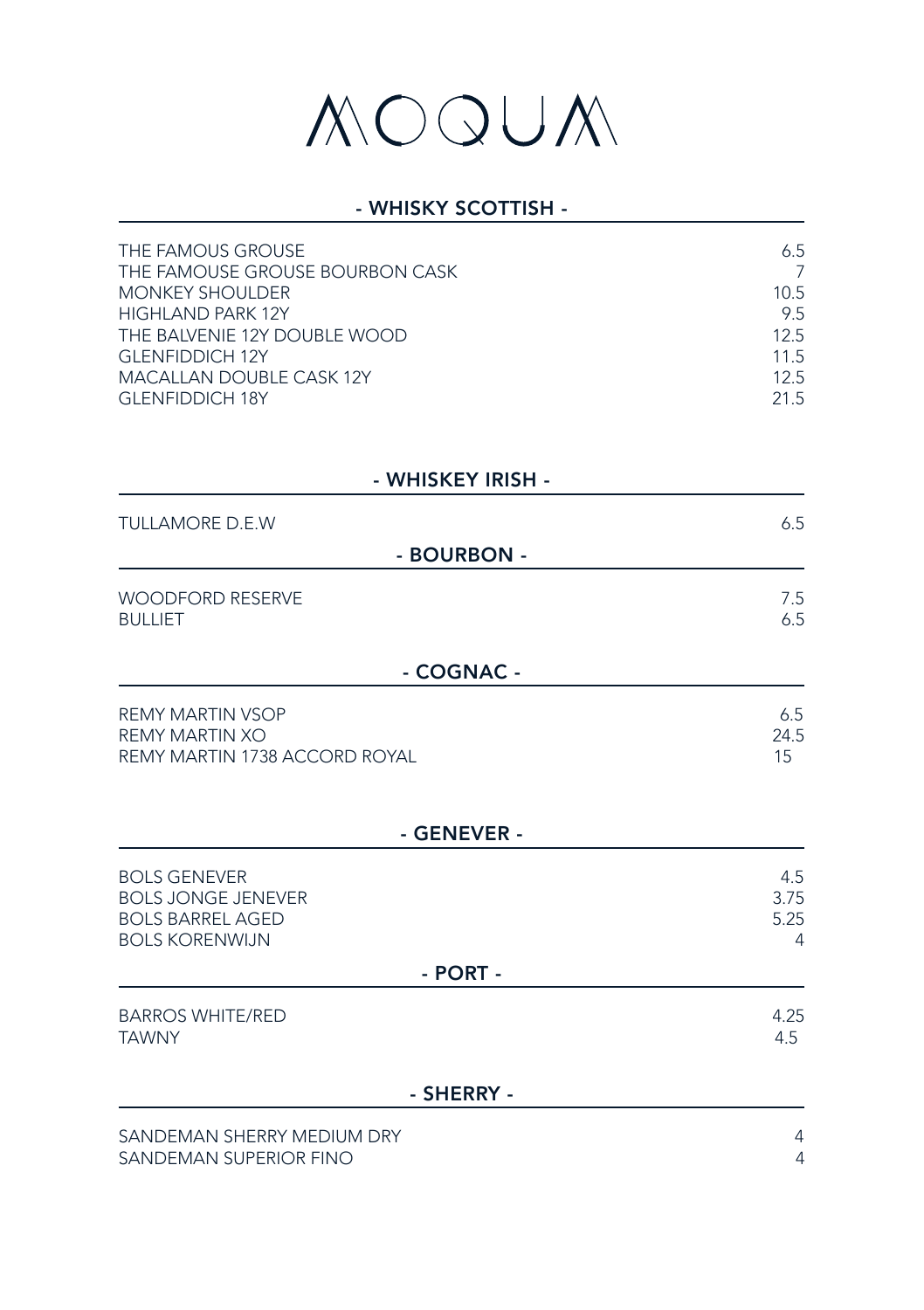| ×<br>v |
|--------|
|--------|

| <b>BACARDI CARTA BLANCA</b>                                                                                      | 5.5                      |
|------------------------------------------------------------------------------------------------------------------|--------------------------|
| <b>BACARDI CARTA ORO</b>                                                                                         | 6                        |
| <b>BARCARDI ANEJO</b>                                                                                            | 7                        |
| <b>BACARDI SPICED</b>                                                                                            | 5.5                      |
| <b>BRUGAL ANEJO</b>                                                                                              | 6.5                      |
| <b>BRUGAL BLANCO SUPREMO</b>                                                                                     | 6.5                      |
| RON ZACAPA                                                                                                       | 13.5                     |
| <b>SAILOR JERRY</b>                                                                                              | 6.5                      |
| - VODKA -                                                                                                        |                          |
| <b>BOLS VODKA</b>                                                                                                | 5.5                      |
| <b>GREY GOOSE</b>                                                                                                | 9.5                      |
| <b>SIR DAM VODKA</b>                                                                                             | 6.5                      |
| - VERMOUTH -                                                                                                     |                          |
| <b>MARTINI BIANCO</b><br><b>MARTINI ROSSO</b><br><b>MARTINI ROSATO</b><br><b>WILLEM'S WERMOED</b><br>- TEQUILA - | 4.5<br>4.5<br>4.5<br>6.5 |
| <b>CAZADORES TEQUILA</b>                                                                                         | 5                        |
| <b>PATRON TEQUILA</b>                                                                                            | 8                        |
| - LIQUOR -                                                                                                       |                          |
| <b>APEROL</b>                                                                                                    | 5.5                      |
| <b>CAMPARI</b>                                                                                                   | 5.5                      |
| <b>VILLA MASSA AMARETTO</b>                                                                                      | 5.5                      |
| <b>GALLIANO RISTRETTO</b>                                                                                        | 5.5                      |
| LICOR <sub>43</sub>                                                                                              | 5                        |
| <b>COINTREAU</b>                                                                                                 | 5                        |
| <b>DRAMBUIE</b>                                                                                                  | 5.5                      |
| <b>SAMBUCA</b>                                                                                                   | 5                        |
| <b>ST. GERMAIN ELDERFLOWER</b>                                                                                   | 6.5                      |
| <b>BAILEYS</b>                                                                                                   | 5                        |
| <b>VILLA MASSA LIMONCELLO</b>                                                                                    | 5.5                      |
| <b>GRAND MANIER</b>                                                                                              | 5.5                      |
| <b>TIA MARIA</b>                                                                                                 | 5.5                      |
| <b>GRAPPA</b>                                                                                                    | 5.5                      |
| <b>JAGERMEISTER</b>                                                                                              | 5                        |
| <b>FRANGELICO</b>                                                                                                | 5                        |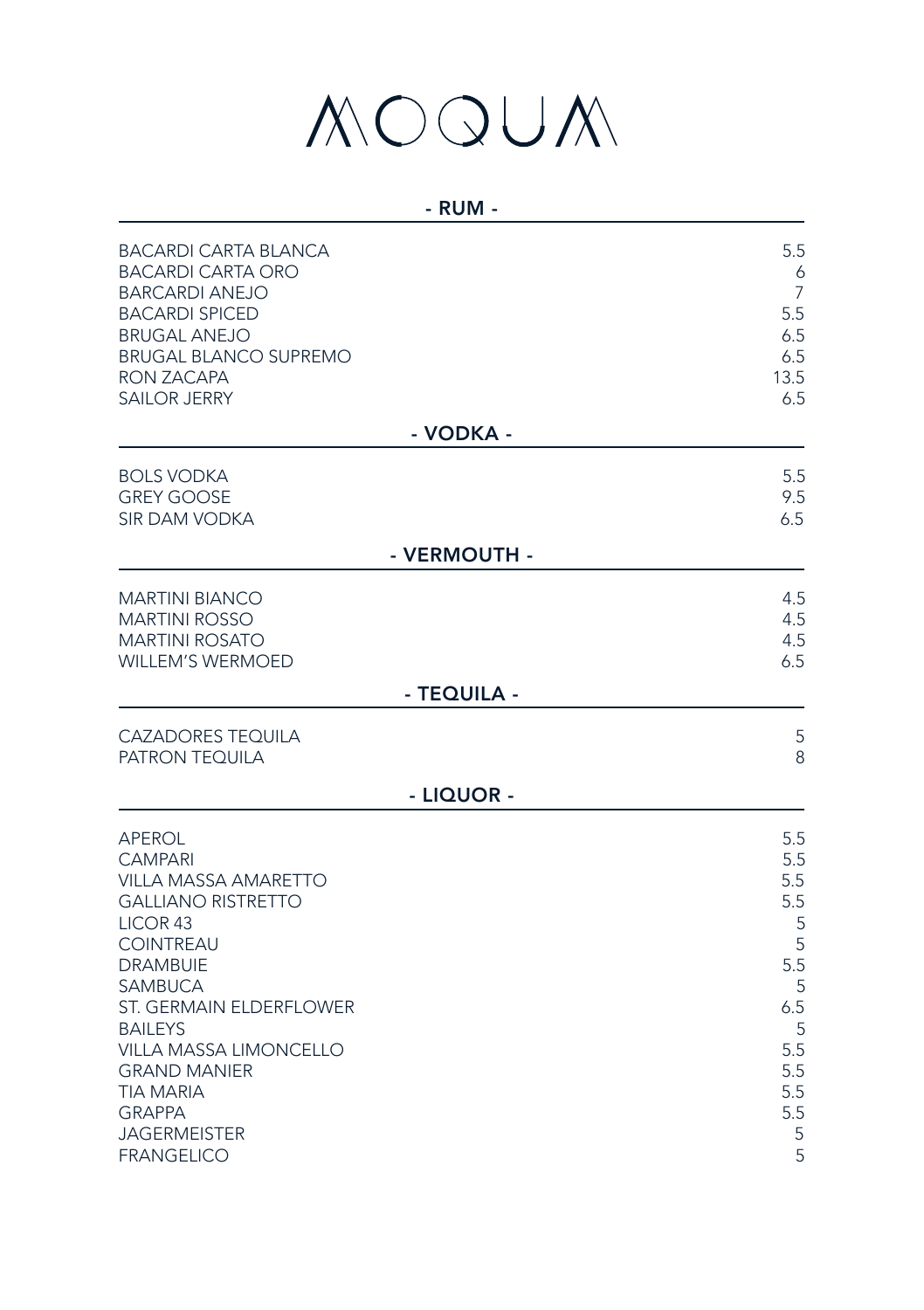### OQUM

#### - MOQUM'S MOCKTAILS -

#### STRAWBERRY MOJITO

6

6

6

6

7UP | AARDBEIEN | MUNT | LIMOEN 7UP | STRAWBERRIES | MINT | LIME

> ZOET EN FRIS SWEET AND FRESH

#### COCONUT KISS

JUS D'ORANGE | ROOM | KOKOS | ANANAS | LIMOEN JUS D'ORANGE | CREAM | COCONUT | PINEAPPLE | LIME

> ROMIG EN ZOET CREAMY AND SWEET

#### (ALMOST) VIRGIN MULE

GEMBERBIER | ANGOSTURA BITTER\* | LIMOEN GINGER BEER | ANGOSTURA BITTER\* | LIME

> FRUITIG EN STERK FRUITY AND STRONG

MOQUM TEMPLE GINGER ALE | GRENADINE | LIMOEN GINGER ALE | GRENADINE | LIME

> ZOET EN FRIS SWEET AND FRESH

\*DEZE COCKTAIL BEVAT EEN DRUPPEL VAN 45% ALCOHOL \*THIS COCKTAIL CONTAINS A DRIP OF 45% ALCOHOL



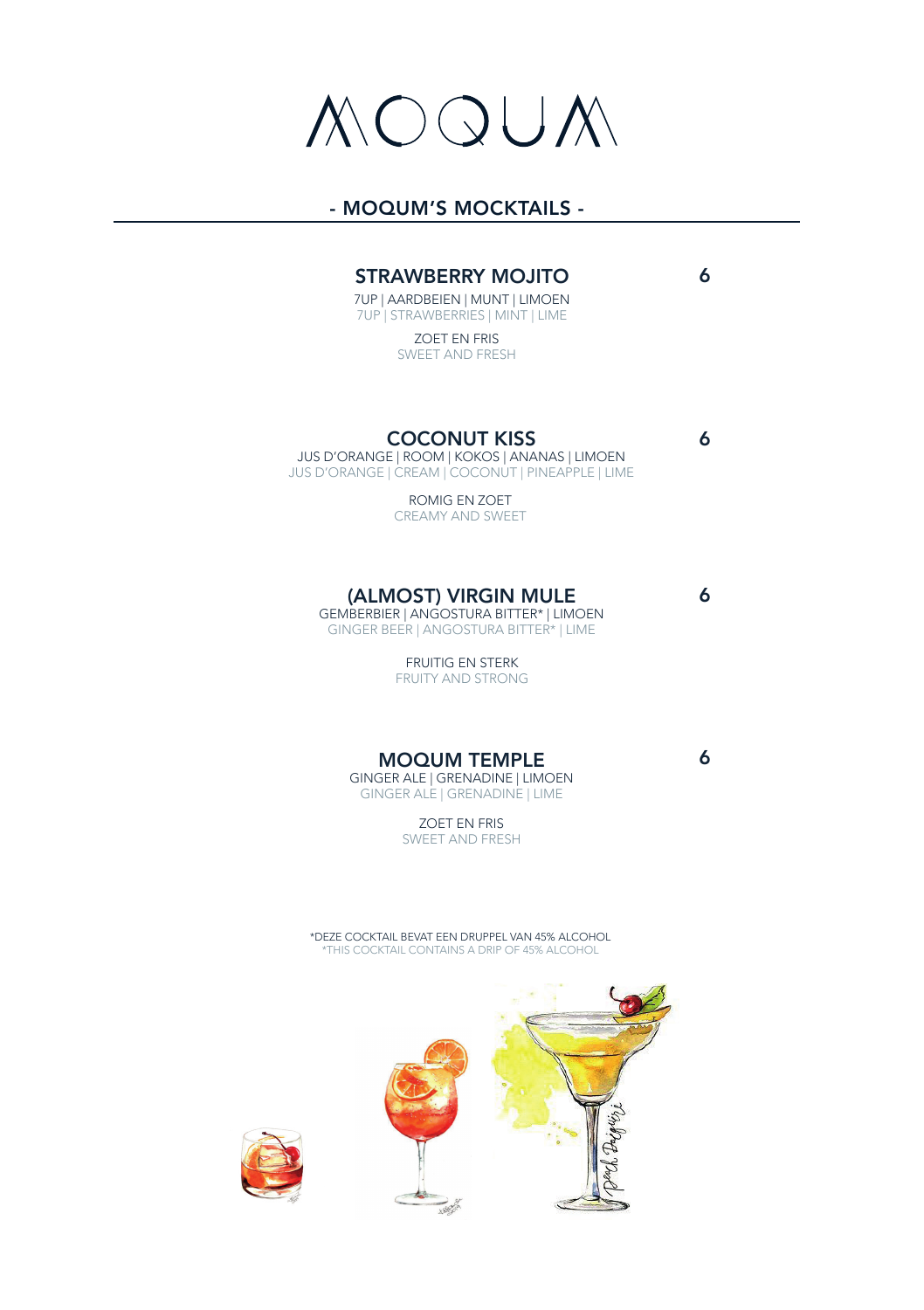# MOQUA

| - CAVA & CHAMPAGNE -                                                                  |               |
|---------------------------------------------------------------------------------------|---------------|
| MVSA CAVA BRUT<br>SPAIN, MACABEO, PARELLADA, XAREL-LO                                 | 7 35          |
| <b>MVSA CAVA ROSE</b><br>SPAIN, GARNACHA BLANCA, MONASTRELL                           | 7 35          |
| CASTELNAU BRUT RESERVE<br>FRANCE, CHARDONNAY, PINOT NOIR, MEUNIER                     | 15 75         |
| - WHITE -                                                                             |               |
| PALOMBE BLANC<br>FRANCE, COLOMBARD, SAUVIGNON BLANC                                   | $4.5$   22.5  |
| <b>COUVEYS CHARDONNAY</b><br>FRANCE, CHARDONNAY                                       | 6 30          |
| GOEDVERWACHT GREAT EXPECTATIONS SAUVIGNON BLANC<br>SOUTH AFRICA, SAUVIGNON BLANC      | 6 30          |
| <b>BORGO CONVENTI PINOT GRIGIO</b><br><b>ITALY, PINOT GRIGIO</b>                      | $7.5$   37.50 |
| - RED -                                                                               |               |
| <b>PALOMBE ROUGE</b><br>FRANCE, CARIGNAN                                              | $4.5$   22.5  |
| FRANCOIS LURTON DOMAINE LES SALICES MERLOT<br><b>FRANCE, MERLOT</b>                   | $6 \mid 30$   |
| <b>COUVEYS PINOT NOIR</b><br><b>FRANCE, PINOT NOIR</b>                                | $6 \mid 30$   |
| ALVARO PALACIOS LA VENDIMIA RIOJA<br>SPAIN, GARNACHA                                  | $7.5$ 37.50   |
| - ROSE -                                                                              |               |
| PALOMBE ROSÉ<br><b>FRANCE, CINSAULT</b>                                               | $4.5$   22.5  |
| <b>DOMAINE FIGUIÈRE</b><br>FRANCE, CABERNET SAUVIGNON, CINSAULT, GRENACHE NOIR, SYRAH | 7   35        |